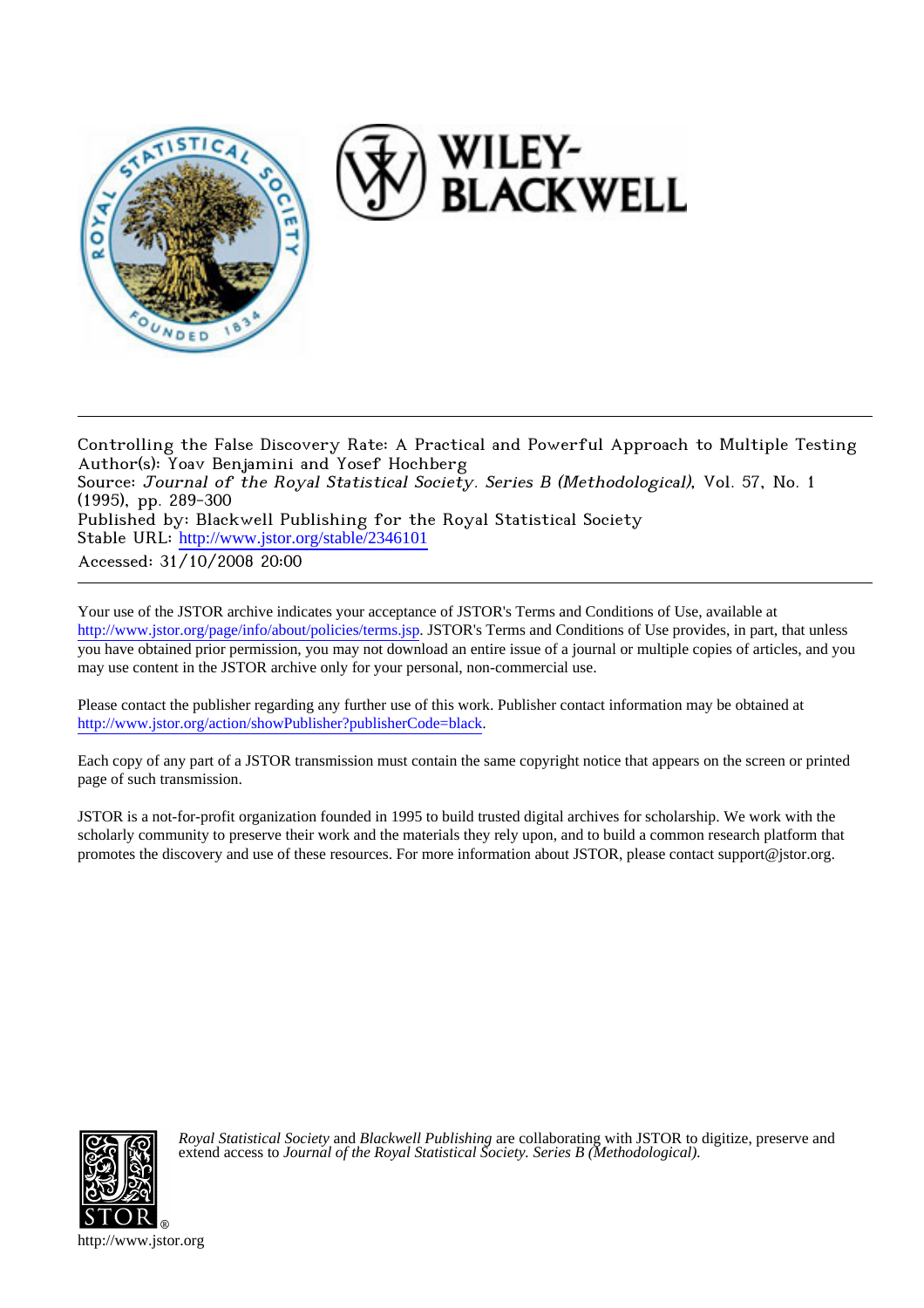# Controlling the False Discovery Rate: a Practical and Powerful **Approach to Multiple Testing**

By YOAV BENJAMINI<sup>†</sup> and YOSEF HOCHBERG

### Tel Aviv University, Israel

[Received January 1993. Revised March 1994]

### **SUMMARY**

The common approach to the multiplicity problem calls for controlling the familywise error rate (FWER). This approach, though, has faults, and we point out a few. A different approach to problems of multiple significance testing is presented. It calls for controlling the expected proportion of falsely rejected hypotheses - the false discovery rate. This error rate is equivalent to the FWER when all hypotheses are true but is smaller otherwise. Therefore, in problems where the control of the false discovery rate rather than that of the FWER is desired, there is potential for a gain in power. A simple sequential Bonferronitype procedure is proved to control the false discovery rate for independent test statistics, and a simulation study shows that the gain in power is substantial. The use of the new procedure and the appropriateness of the criterion are illustrated with examples.

Keywords: BONFERRONI-TYPE PROCEDURES; FAMILYWISE ERROR RATE; MULTIPLE-**COMPARISON PROCEDURES; p-VALUES** 

### 1. INTRODUCTION

When pursuing multiple inferences, researchers tend to select the (statistically) significant ones for emphasis, discussion and support of conclusions. An unguarded use of single-inference procedures results in a greatly increased false positive (significance) rate. To control this multiplicity (selection) effect, classical multiplecomparison procedures (MCPs) aim to control the probability of committing any type I error in families of comparisons under simultaneous consideration. The control of this familywise error rate (FWER) is usually required in a strong sense, i.e. under all configurations of the true and false hypotheses tested (see for example Hochberg and Tamhane (1987)).

Even though MCPs have been in use since the early 1950s, and in spite of the advocacy for their use (e.g. being mandatory for some journals, as well as in some institutions such as the Food and Drug Administration of the USA), researchers have not yet widely adopted these procedures. In medical research, for example, Godfrey (1985), Pocock et al. (1987) and Smith et al. (1987) examined samples of reports of comparative studies from major medical journals. They found that researchers overlook various kinds of multiplicity, and as a result reporting tends to exaggerate treatment differences (Pocock et al., 1987).

Some of the difficulties with classical MCPs which cause their underutilization in applied research are as follows.

© 1995 Royal Statistical Society

0035-9246/95/57289

<sup>†</sup>Address for correspondence: Department of Statistics, School of Mathematical Sciences, Sackler Faculty for Exact Sciences, Tel Aviv University, Tel Aviv 69978, Israel. E-mail: benja@math.tav.ac.il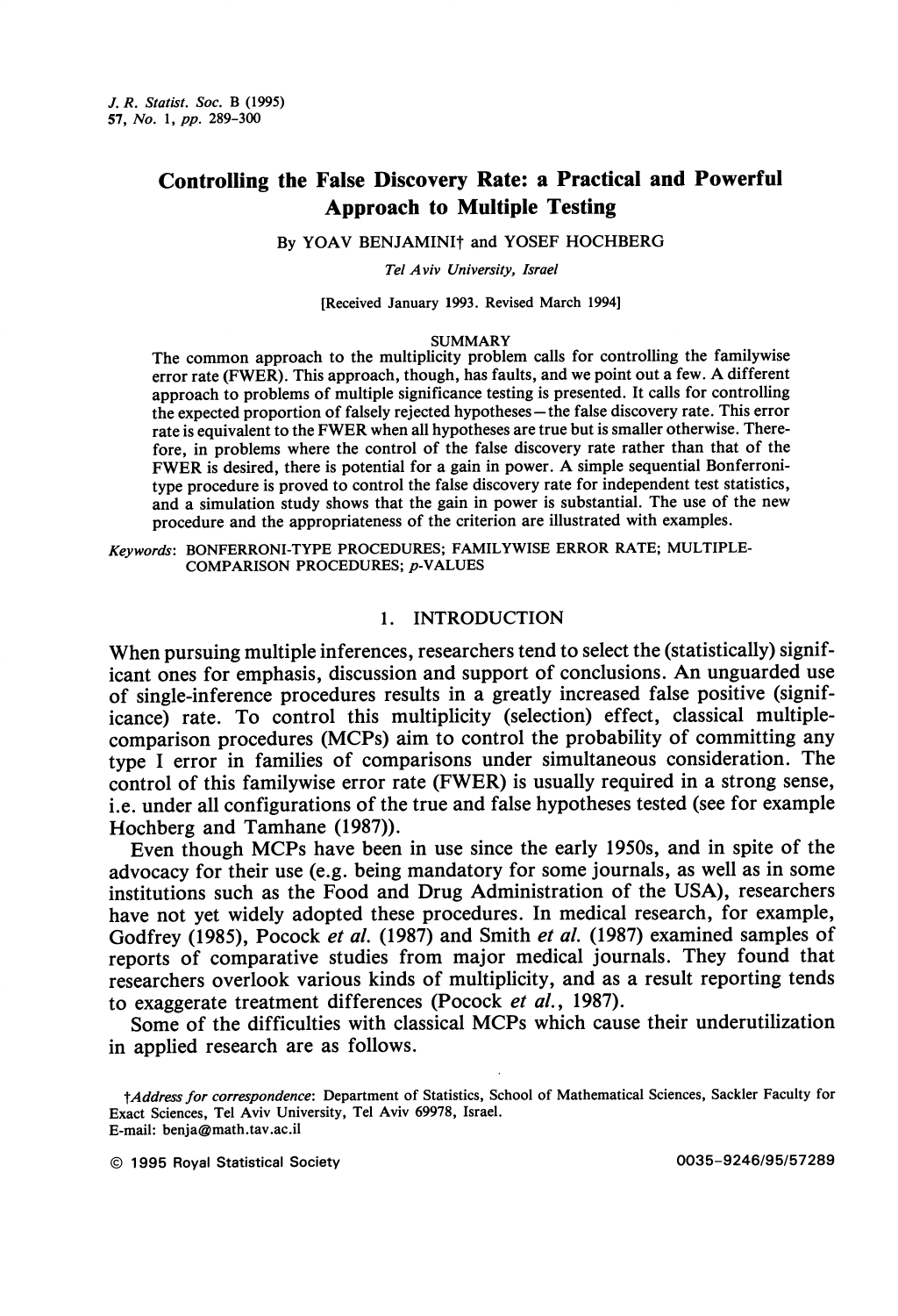- Much of the methodology of FWER controlling MCPs concerns compari- $(a)$ sons of multiple treatments and families whose test statistics are multivariate normal (or  $t$ ). In practice, many of the problems encountered are not of the multiple-treatments type, and test statistics are not multivariate normal. In fact, families are often combined with statistics of different types.
- Classical procedures that control the FWER in the strong sense, at levels  $(b)$ conventional in single-comparison problems, tend to have substantially less power than the per comparison procedure of the same levels.
- $(c)$ Often the control of the FWER is not quite needed. The control of the FWER is important when a conclusion from the various individual inferences is likely to be erroneous when at least one of them is. This may be the case, for example, when several new treatments are competing against a standard, and a single treatment is chosen from the set of treatments which are declared significantly better than the standard. However, a treatment group and a control group are often compared by testing various aspects of the effect (different end points in clinical trials terminology). The overall conclusion that the treatment is superior need not be erroneous even if some of the null hypotheses are falsely rejected.

The first difficulty has been partially addressed by the recent line of research advancing Bonferroni-type procedures, which use the observed individual p-values, while remaining faithful to FWER control: Simes (1986), Hommel (1988), Hochberg (1988) and Rom (1990). The other two difficulties still present a serious problem. This is probably why a per comparison error rate (PCER) approach, which amounts to ignoring the multiplicity problem altogether, is still recommended by some (e.g. Saville (1990)).

In this work we suggest a new point of view on the problem of multiplicity. In many multiplicity problems the number of erroneous rejections should be taken into account and not only the question whether any error was made. Yet, at the same time, the seriousness of the loss incurred by erroneous rejections is inversely related to the number of hypotheses rejected. From this point of view, a desirable error rate to control may be the expected proportion of errors among the rejected hypotheses, which we term the false discovery rate (FDR). This criterion integrates Spjøtvoll's (1972) concern about the number of errors committed in multiplecomparison problems, with Soric's (1989) concern about the probability of a false rejection given a rejection. We use the term FDR after Soric (1989), who identified a rejected hypothesis with a 'statistical discovery'.

After some preliminaries, we present in Section 2.1 a formal definition of the FDR. Two immediate but important consequences of controlling this error rate are given: it implies weak control of FWER and it admits more powerful procedures. In Section 2.2 we present some examples where the control of the FDR is desirable. In Section 3 we present a simple Bonferroni-type FDR controlling procedure and the rest of the section is devoted to a discussion and demonstration of its properties. Section 4 presents a simulation study of the power of the procedure.

#### $2.$ **FALSE DISCOVERY RATE**

Consider the problem of testing simultaneously  $m$  (null) hypotheses, of which  $m_0$  are true. **R** is the number of hypotheses rejected. Table 1 summarizes the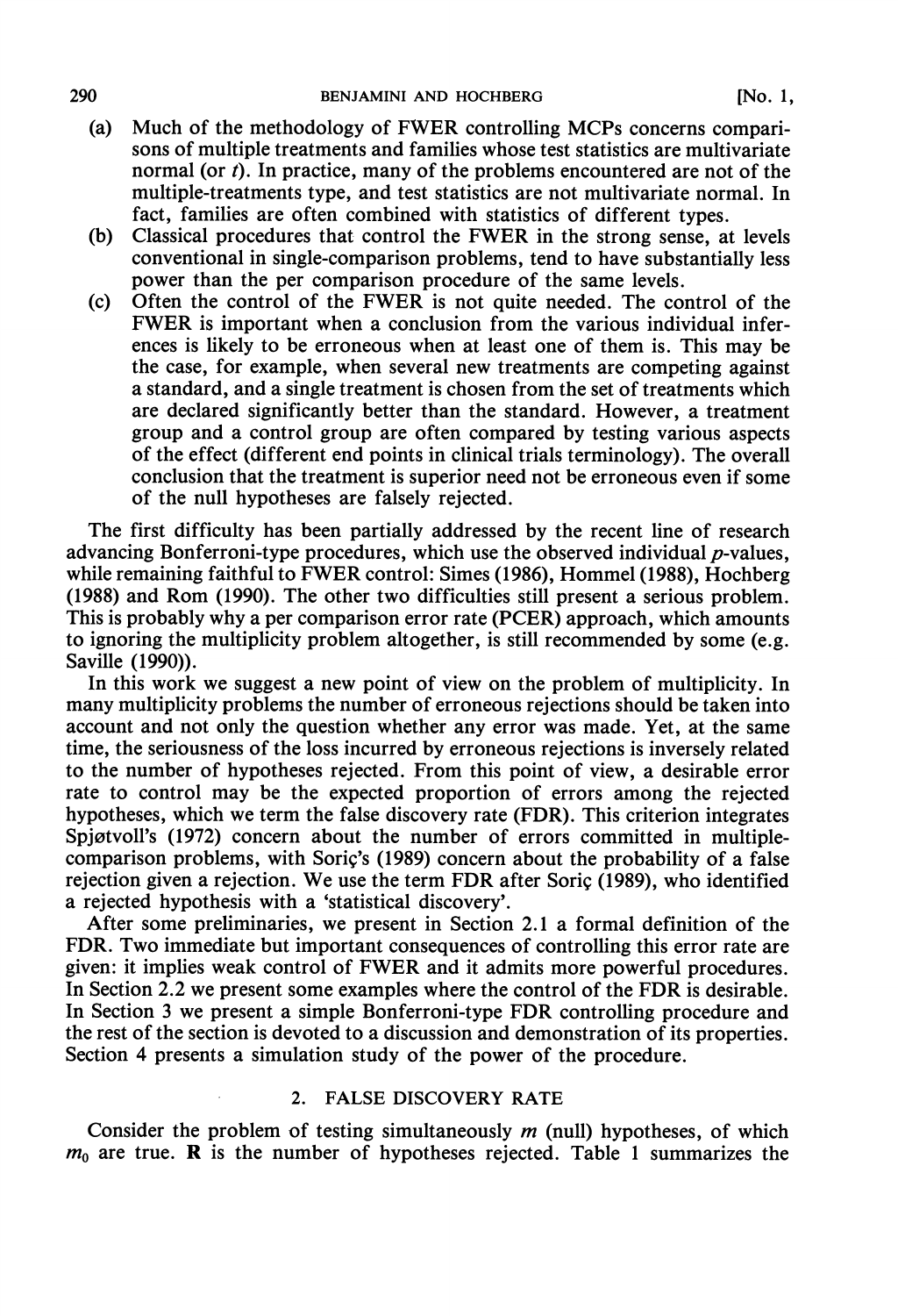**TABLE 1** 

Number of errors committed when testing m null hypotheses

|                          | <b>Declared</b><br>non-significant | <b>Declared</b><br>significant | Total       |
|--------------------------|------------------------------------|--------------------------------|-------------|
| True null hypotheses     |                                    |                                | $m_{\rm O}$ |
| Non-true null hypotheses |                                    | o                              | $m - m_0$   |
|                          | $m - R$                            | R                              | m           |

situation in a traditional form. The specific  $m$  hypotheses are assumed to be known in advance.  $\bf{R}$  is an observable random variable; U, V, S and T are unobservable random variables. If each individual null hypothesis is tested separately at level  $\alpha$ , then  $\mathbf{R} = \mathbf{R}(\alpha)$  is increasing in  $\alpha$ . We use the equivalent lower case letters for their realized values.

In terms of these random variables, the PCER is  $E(V/m)$  and the FWER is  $P(V \ge 1)$ . Testing individually each hypothesis at level  $\alpha$  guarantees that  $E(V/m) \le \alpha$ . Testing individually each hypothesis at level  $\alpha/m$  guarantees that  $P(V \ge 1) \le \alpha$ .

# 2.1. Definition of False Discovery Rate

The proportion of errors committed by falsely rejecting null hypotheses can be viewed through the random variable  $Q = V/(V + S)$  – the proportion of the rejected null hypotheses which are erroneously rejected. Naturally, we define  $Q = 0$  when  $V + S = 0$ , as no error of false rejection can be committed. Q is an unobserved (unknown) random variable, as we do not know v or s, and thus  $q = v/(v + s)$ , even after experimentation and data analysis. We define the FDR  $Q_{e}$  to be the expectation of  $\mathbf{0}$ .

$$
Q_e = E(Q) = E{V/(V + S)} = E(V/R).
$$

Two properties of this error rate are easily shown, yet are very important.

- If all null hypotheses are true, the FDR is equivalent to the FWER: in this  $(a)$ case  $s = 0$  and  $v = r$ , so if  $v = 0$  then  $Q = 0$ , and if  $v > 0$  then  $Q = 1$ , leading to  $P(V \ge 1) = E(Q) = Q_e$ . Therefore control of the FDR implies control of the FWER in the weak sense.
- When  $m_0 < m$ , the FDR is smaller than or equal to the FWER: in this (b) case, if  $v > 0$  then  $v/r \le 1$ , leading to  $\chi_{(v \ge 1)} \ge 0$ . Taking expectations on both sides we obtain  $P(V \ge 1) \ge Q_e$ , and the two can be quite different. As a result, any procedure that controls the FWER also controls the FDR. However, if a procedure controls the FDR only, it can be less stringent, and a gain in power may be expected. In particular, the larger the number of the non-true null hypotheses is, the larger S tends to be, and so is the difference between the error rates. As a result, the potential for increase in power is larger when more of the hypotheses are non-true.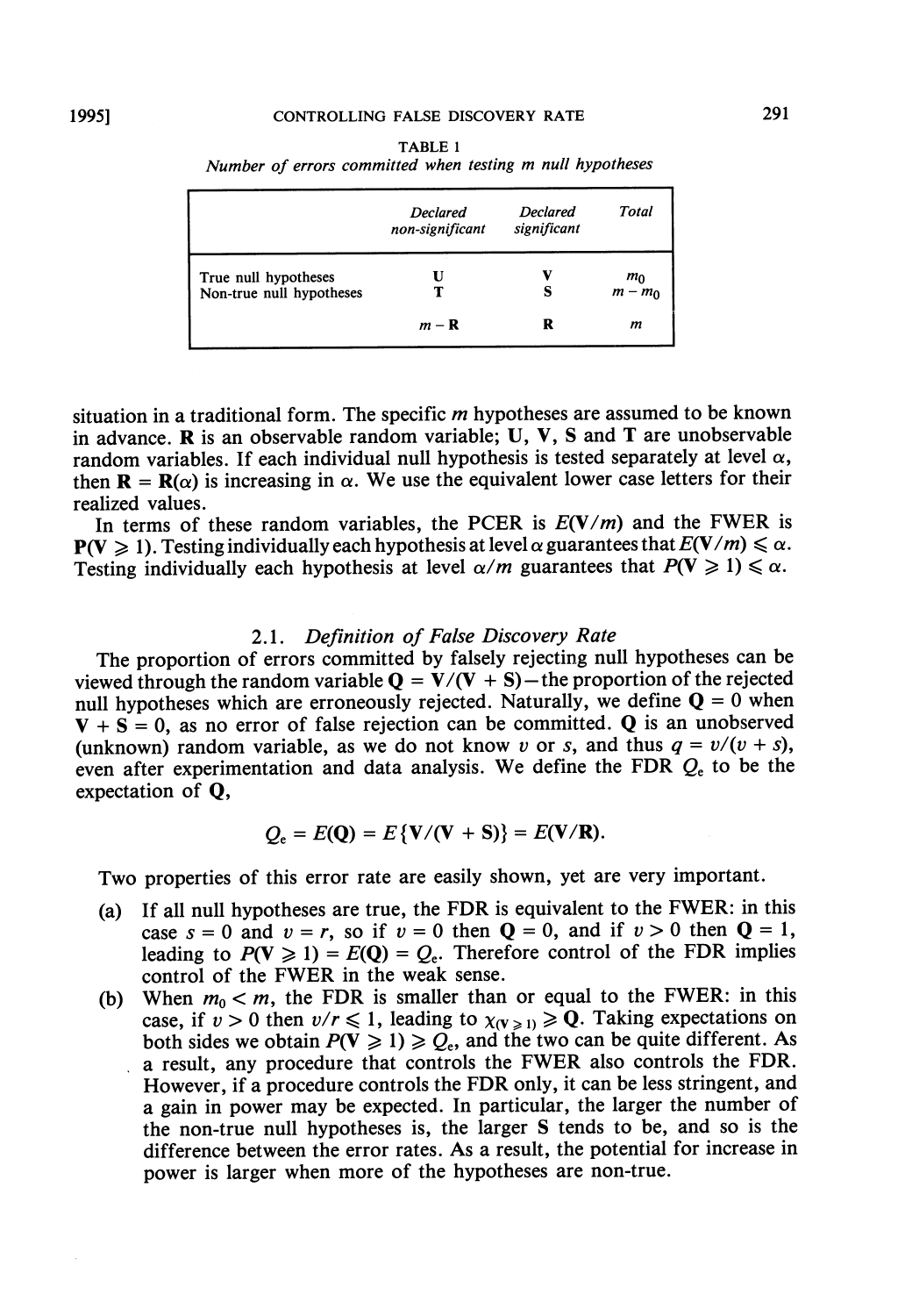#### Examples  $2.2.$

The following examples show the relevance of FDR control in some typical situations. In addition they indicate the desirability of a large number of rejections (discoveries). Both aspects are addressed by the procedure given later in Section 3.

One type of multiple-comparison problem involves an overall decision (conclusion, recommendation, etc.) which is based on multiple inferences. An example of this type of problems is the 'multiple end points problem', which was used earlier to show that FWER control is not always needed. In this example the overall decision problem is whether to recommend a new treatment over a standard treatment. Discoveries here are rejections of null hypotheses claiming that treatment is no better than standard on specified end points. These conclusions about different aspects of the benefit of the new treatment are of interest per se, but the set of discoveries will be used to reach an overall decision regarding the new treatment. We wish therefore to make as many discoveries as possible (which will enhance a decision in favour of the new treatment), subject to control of the FDR. Control of the probability of any error is unnecessarily stringent, as a small proportion of errors will not change the overall validity of the conclusion.

Another type of problems involves multiple separate decisions without an overall decision being required. An example of this type is the multiple-subgroups problem. where two treatments are compared in multiple subgroups, and separate recommendations on the preferred treatments must be made for all subgroups. As usual we wish to discover as many as possible significant differences, thereby reaching operational decisions, but would be willing to admit a prespecified proportion of misses, *i.e.* willing to use an FDR controlling procedure.

The third type involves screening problems, where multiple potential effects are screened to weed out the null effects. One example is screening of various chemicals for potential drug development. Another example is testing multiple factors in an experimental  $(2^k$  say) design. In such examples we want to obtain as many as possible discoveries (candidates for drug developments, factors that affect the quality of a product) but again wish to control the FDR, because too large a fraction of false leads would burden the second phase of the confirmatory analysis.

## 2.3. Alternative Formulations

We have suggested to capture the error rate vaguely described as 'the proportion of false discoveries' using the FDR. At this point it might be illuminating to discuss alternative formulations of this concept, and thus to motivate our choice of FDR further.

Undoubtedly, controlling the random variable  $\bf{Q}$  at each realization is most desirable. This is impossible, for if  $m_0 = m$  and even if a single hypothesis is rejected  $v/r = 1$  and Q cannot then be controlled. Controlling (V/R|R > 0) has the same problem – it is identically 1 in the above configuration. Therefore  $E(V/R | R > 0)$ cannot be controlled. The FDR, instead, is  $P(\mathbf{R} > 0) E(\mathbf{V}/\mathbf{R} | \mathbf{R} > 0)$ , and, as will be shown later, this is possible to control.

Second, consider the formulation that Soric (1989) gave to 'the proportion of false discoveries among the discoveries' as  $Q' = E(V)/r$ . This quotient is neither the random variable  $Q$  nor its expectation but is a mixture of expectations and realizations. It is not even the conditional expectation of **Q**, namely  $E(\mathbf{Q} | \mathbf{R} = r)$ =  $E(V | R = r)/r$ , which has again the problem of control for  $m_0 = m$ .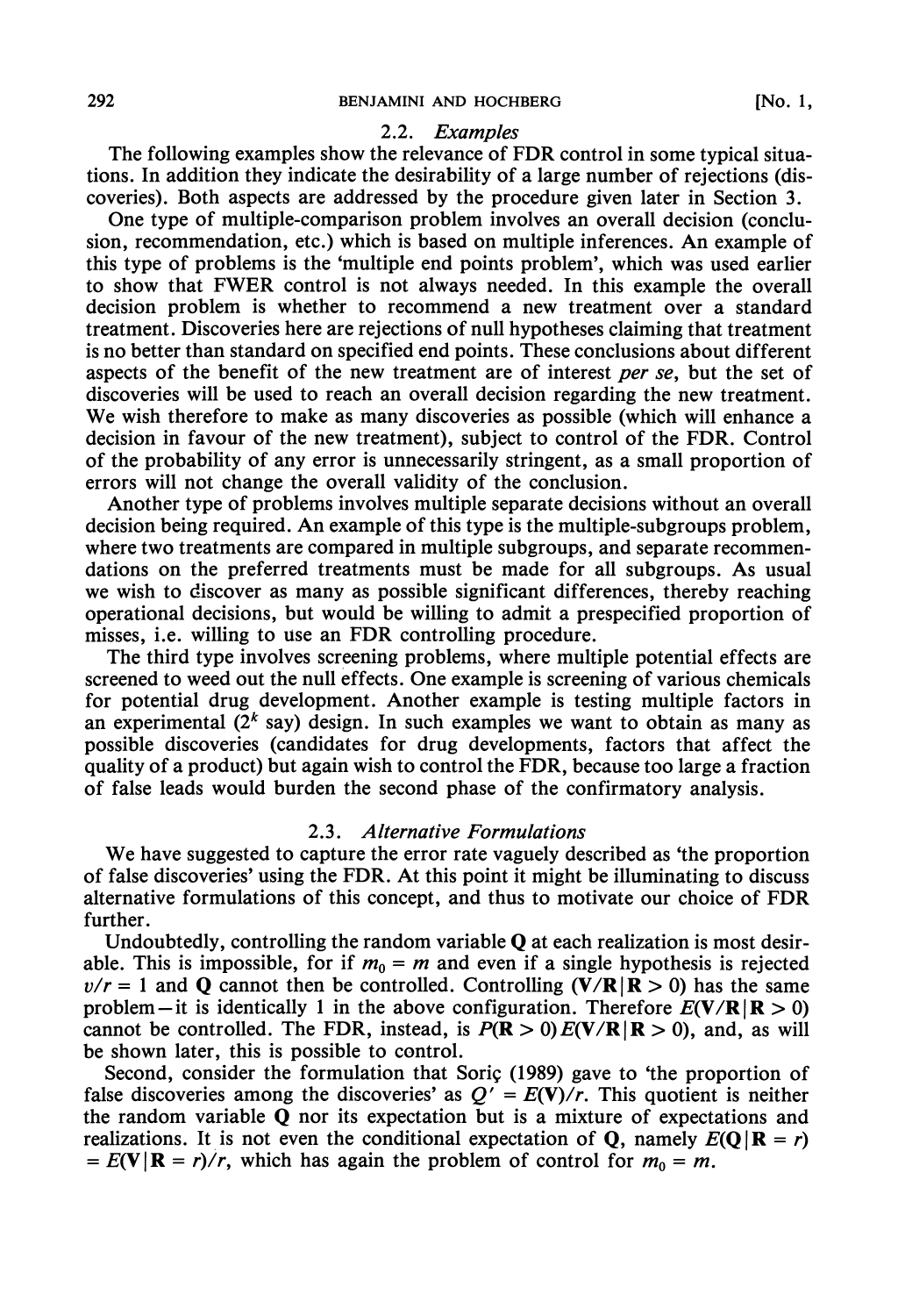19951

Third, consider  $E(V)/E(R)$ . When all hypotheses are true it is identically 1, and again impossible to control. A remedy may be given by either adding 1 to the denominator, a somewhat artificial solution, or by changing the denominator to  $E(\mathbf{R} | \mathbf{R} > 0)$ . Modifying both numerator and denominator in the same way will again run into problems of control when  $m_0 = m$ .

# 3. FALSE DISCOVERY RATE CONTROLLING PROCEDURE

# 3.1. The Procedure

Consider testing  $H_1, H_2, \ldots, H_m$  based on the corresponding p-values  $P_1$ ,  $P_2, \ldots, P_m$ . Let  $P_{(1)} \le P_{(2)} \le \ldots \le P_{(m)}$  be the ordered p-values, and denote by  $H_{(i)}$  the null hypothesis corresponding to  $P_{(i)}$ . Define the following Bonferronitype multiple-testing procedure:

let k be the largest i for which 
$$
P_{(i)} \leq \frac{i}{m} q^*
$$
;

then reject all 
$$
H_{(i)} i = 1, 2, ..., k
$$
. (1)

*Theorem 1.* For independent test statistics and for any configuration of false null hypotheses, the above procedure controls the FDR at  $q^*$ .

*Proof.* The theorem follows from the following lemma, whose proof is given in Appendix A.

*Lemma*. For any  $0 \nleq m_0 \nleq m$  independent *p*-values corresponding to true null hypotheses, and for any values that the  $m_1 = m - m_0$  p-values corresponding to the false null hypotheses can take, the multiple-testing procedure defined by procedure (1) above satisfies the inequality

$$
E(\mathbf{Q} | P_{m_0+1} = p_1, \ldots, P_m = p_{m_1}) \leqslant \frac{m_0}{m} q^*.
$$
 (2)

Now, suppose that  $m_1 = m - m_0$  of the hypotheses are false. Whatever the joint distribution of  $P_1'', \ldots, P_{m_1}''$  which corresponds to these false hypotheses is, integrating inequality (2) above we obtain

$$
E(\mathbf{Q}) \leqslant \frac{m_0}{m} q^* \leqslant q^*,
$$

and the FDR is controlled.

Note that the independence of the test statistics corresponding to the Remark. false null hypotheses is not needed for the proof of the theorem.

This procedure was mentioned by Simes (1986) as an exploratory extension to his procedure for rejection of the intersection hypothesis that all null hypotheses are true if, for some i,  $P_{(i)} \leq i\alpha/m$ . Whereas Simes (1986) showed that his procedure controls the FWER under the intersection null hypothesis, Hommel (1988) showed that the extended procedure for inference on individual hypotheses does not control the FWER in the strong sense: for some configuration of the false null hypotheses, the probability of an erroneous rejection is greater than  $\alpha$ .

Hochberg (1988) has suggested a different way to utilize Simes's procedure so that it does control the FWER in the strong sense, by offering the following procedure: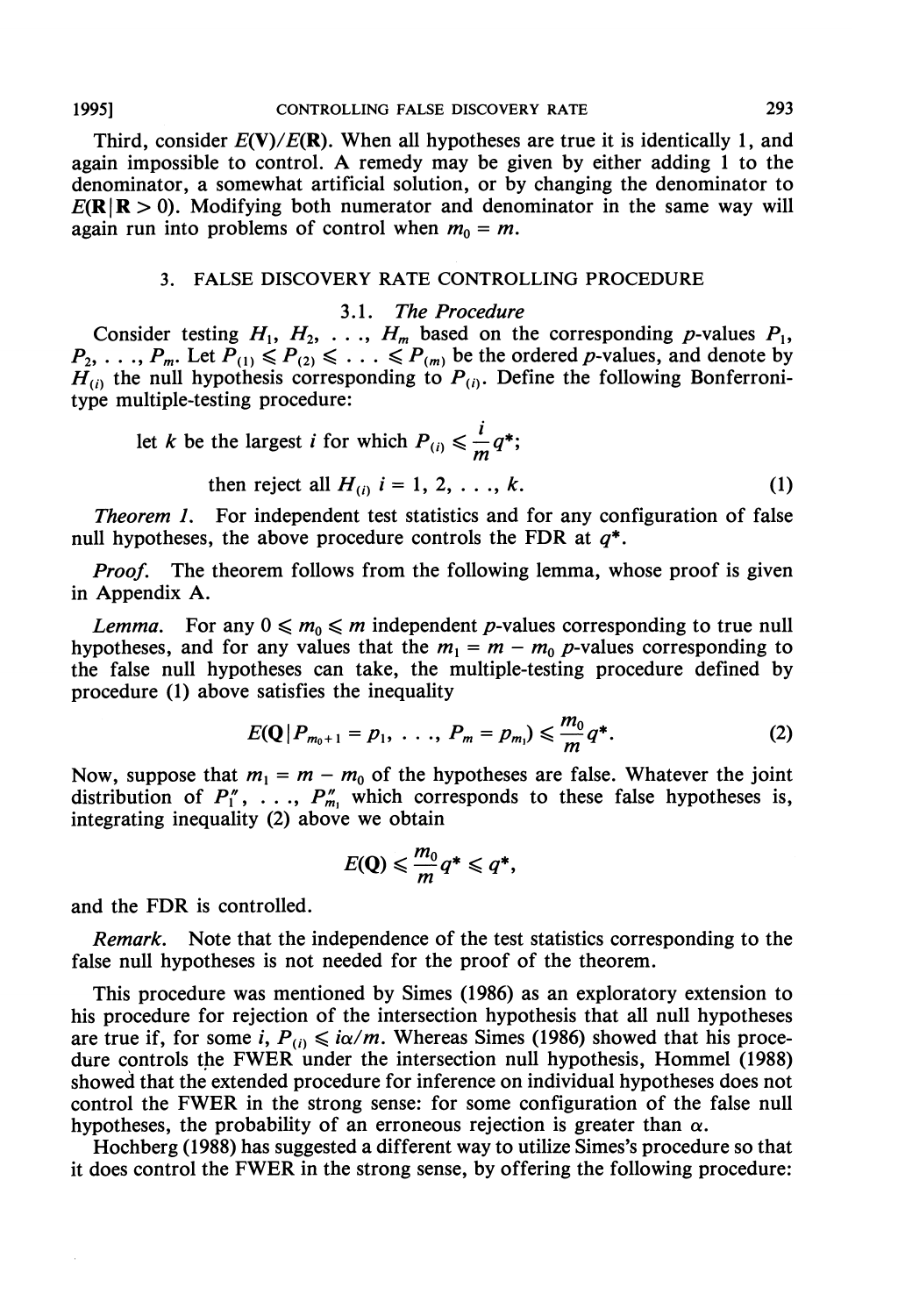let k be the largest i for which  $P_{(i)} \leq \frac{i}{m+1-i} \alpha;$ then reject all  $H_{(i)}$   $i = 1, 2, \ldots, k$ .

Note the relationship between Hochberg's procedure and the FDR controlling procedure when  $q^*$  is chosen to equal  $\alpha$ . Both Hochberg's procedure and the FDR controlling procedure are step-down procedures, which start by comparing  $p_{(m)}$ with  $\alpha$ , and if smaller all hypotheses are rejected – as if a PCER approach had been<br>taken. If  $p_{(m)} > \alpha$ , proceed to smaller p-values until one satisfies the condition.<br>The procedures end, if not terminated earlier, by a pure Bonferroni comparison. At the two ends the procedures are similar, but, in between, the sequence of  $p_{(i)}$ s is compared with  $\{1 - (i - 1)/m\}\alpha$  in the current procedure, rather than with  $\{1/(m + 1 - i)\}\alpha$  in Hochberg's procedure. The series of linearly decreasing constants of the FDR controlling method is always larger than the hyperbolically decreasing constants of Hochberg, and the extreme ratio is as large as  $4m/(m + 1)^2$  at  $i = (m + 1)/2$ . This shows that the suggested procedure rejects samplewise at least as many hypotheses as Hochberg's method and therefore has also greater power than other FWER controlling methods such as Holm's  $(1979).$ 

#### **Example of False Discovery Rate Controlling Procedure**  $3.2.$

Thrombolysis with recombinant tissue-type plasminogen activator (rt-PA) and anisovlated plasminogen streptokinase activator (APSAC) in myocardial infarction has been proved to reduce mortality. Neuhaus et al. (1992) investigated the effects of a new front-loaded administration of rt-PA versus those obtained with a standard regimen of APSAC, in a randomized multicentre trial in 421 patients with acute myocardial infarction. Four families of hypotheses can be identified in the study:

- base-line comparisons (11 hypotheses), where the problem is of showing  $(a)$ equivalence:
- patency of infarct-related artery (eight hypotheses);  $(b)$
- reocclusion rates of patent infarct-related artery (six hypotheses);  $\left( c\right)$
- (d) cardiac and other events after the start of thrombolitic treatment (15) hypotheses).

In this last family FDR control may be desired: we do not wish to conclude that the front-loaded treatment is better if it is merely equivalent to the previous treatment in all respects.

In the paper, however, there is no attention to the problem of multiplicity (the only exception being the division of the end points into primary and secondary). The individual  $p$ -values are reported as they are, with no word of warning regarding their interpretation. The authors conclude that

'Compared to APSAC treatment, despite more early reocclusions, the clinical course with rt-PA treatment is more favorable with fewer bleeding complications and a substantially lower in-hospital mortality rate, presumably due to improved early patency of the infarctrelated artery'.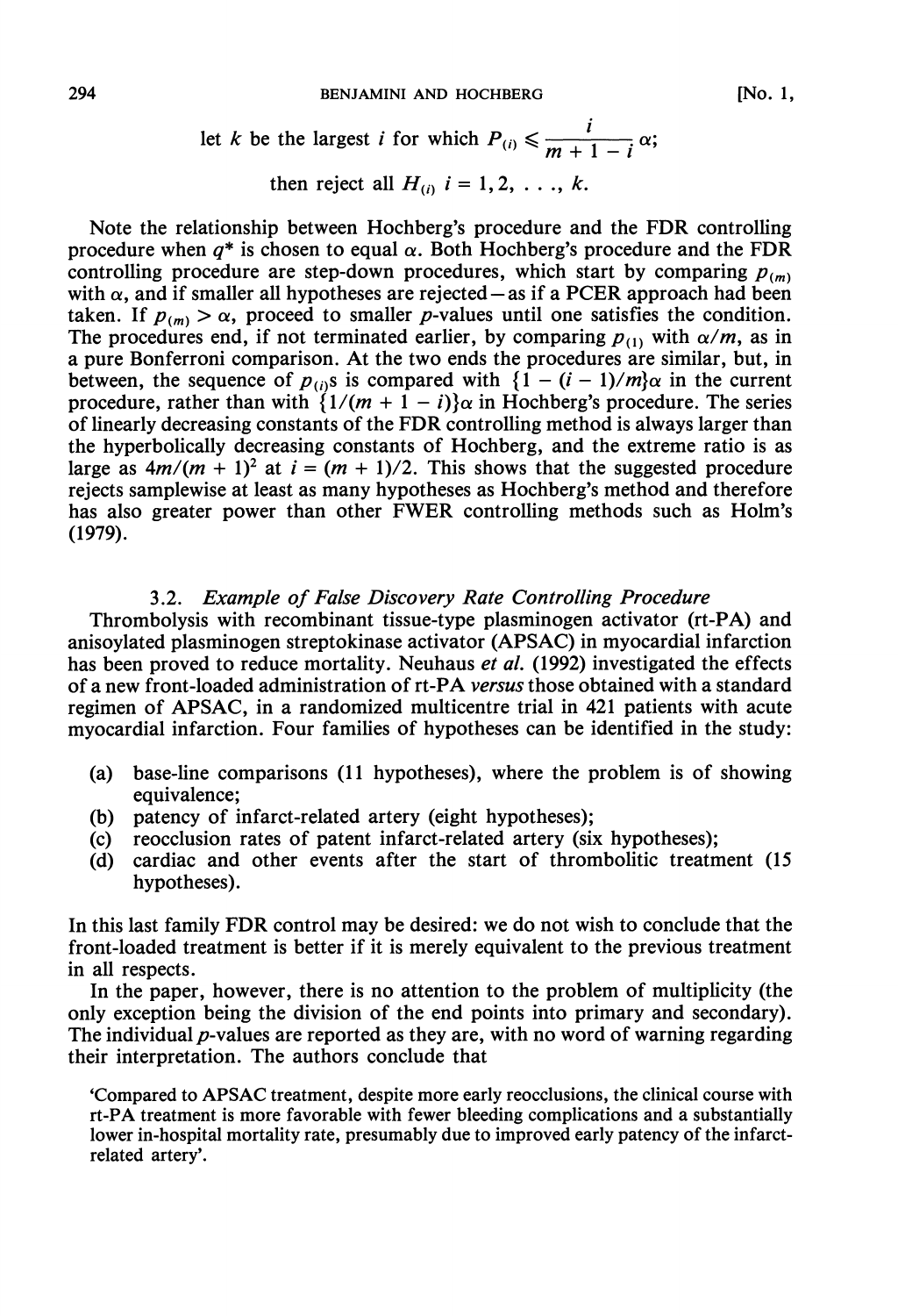The statement about the mortality is based on a  $p$ -value of 0.0095.

Consider now the fourth family, which contains the comparison of mortality and 14 other comparisons. The ordered  $p_{(i)}$ s for the 15 comparisons made are

 $0.0001, 0.0004, 0.0019, 0.0095, 0.0201, 0.0278, 0.0298, 0.0344,$  $0.0459, 0.3240, 0.4262, 0.5719, 0.6528, 0.7590,$ 1.000.

Controlling the FWER at 0.05, the Bonferroni approach, using  $0.05/15 = 0.0033$ , rejects the three hypotheses corresponding to the smallest  $p$ -values. These hypotheses correspond to reduced allergic reaction, and to two different aspects of bleeding; they do not include the comparison of mortality. Using Hochberg's procedure leaves us with the same three hypotheses rejected. Thus the statement about a significant reduction in mortality is unjustified from the classical point of view.

Using the FDR controlling procedure with  $q^* = 0.05$ , we now compare sequentially each  $p_{(i)}$  with 0.05i/15, starting with  $p_{(15)}$ . The first p-value to satisfy the constraint is  $p_{(4)}$  as

$$
p_{(4)} = 0.0095 \leq \frac{4}{15} 0.05 = 0.013.
$$

Thus we reject the four hypotheses having  $p$ -values which are less than or equal to 0.013. We may support now with appropriate confidence the statements about mortality decrease, of which we did not have sufficiently strong evidence before.

#### Another Look at False Discovery Rate Controlling Procedure  $3.3.$

The above FDR controlling procedure can be viewed as a *post hoc* maximizing procedure, as the following theorem suggests.

*Theorem 2.* The FDR controlling procedure given by expression (1) is the solution of the following constrained maximization problem:

choose  $\alpha$  that maximizes the number of rejections at this level,  $r(\alpha)$ ,

subject to the constraint  $\alpha m/r(\alpha) \leqslant q^*$ .  $(3)$ 

*Proof.* Observe that, for each  $\alpha$ , if  $p_{(i)} \le \alpha < p_{(i+1)}$ , then  $r(\alpha) = i$ . Furthermore, as the ratio on the left-hand side of constraint (3) increases in  $\alpha$  over the range on which  $r(\alpha)$  is constant, it is enough to investigate  $\alpha$ s which are equal to one of the  $p_{(i)}$ s. This  $\alpha = p_{(k)}$  satisfies the constraint because  $\alpha/r(\alpha) = p_{(k)}/k \leq q^*/m$ . By considering the largest potential  $\alpha s$  (largest  $p_{(i)}s$ ) first, the procedure yields the  $\alpha$  with the largest  $r(\alpha)$  satisfying the constraint.

Thus the procedure has also the appearance of a simultaneous maximization of R and FDR control being attempted after experimentation. When each hypothesis is tested individually at level  $\alpha$ , the expected number of wrong rejections satisfies  $E(V) \le \alpha m$ . So, after observing the outcome of the experiment, an upper bound estimate of  $Q_e$  is  $\alpha m/r(\alpha)$ . In view of the observed p-values, the level  $\alpha$  can now be chosen, by maximizing the observed number of rejections  $r(\alpha)$  subject to the constraint on the implied FDR-like bound. As noted in the examples of Section 2.2 this aspect of the procedure is desirable.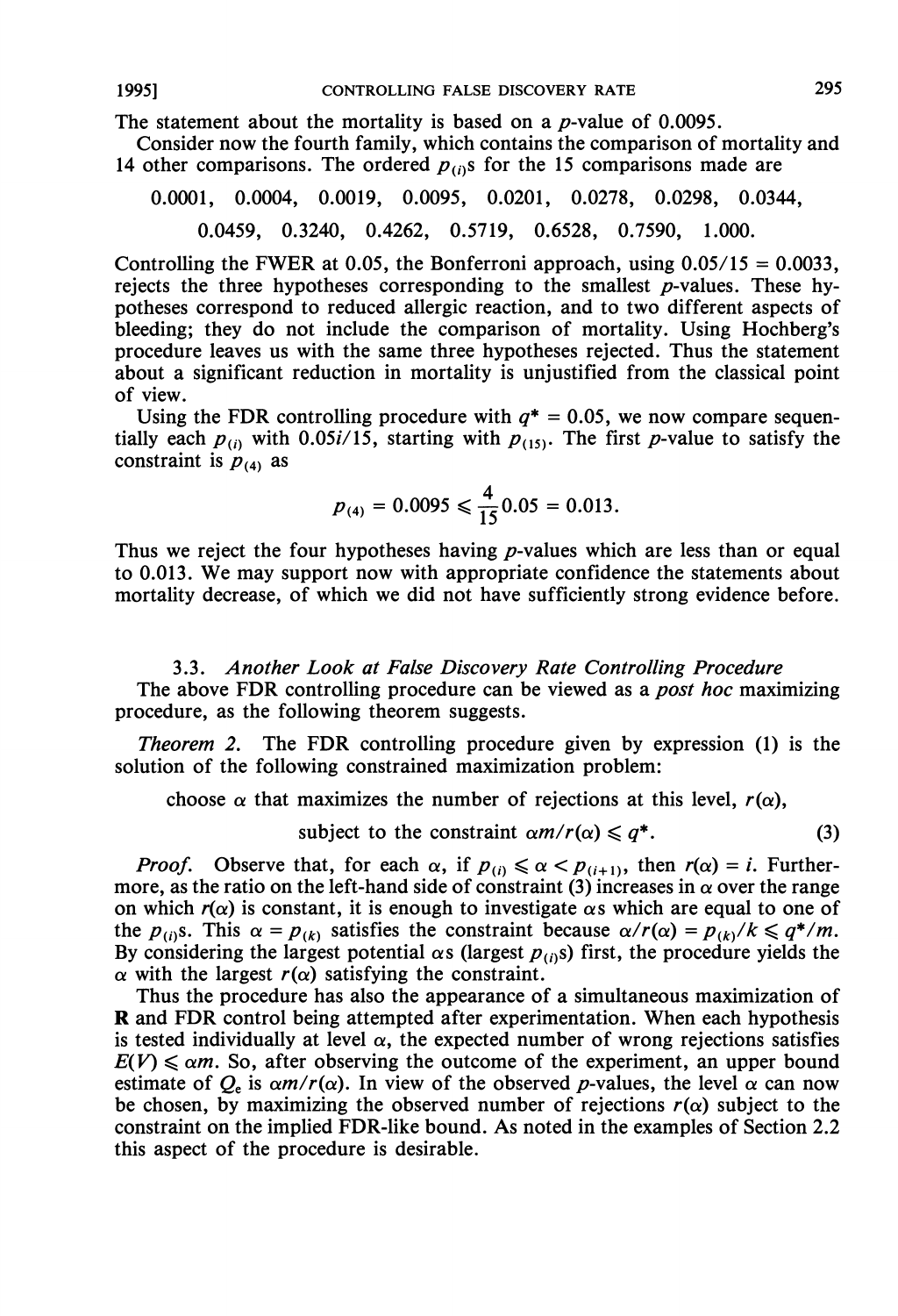### **BENJAMINI AND HOCHBERG**

#### **SOME POWER COMPARISONS** 4.

We compare the power of our FDR controlling procedure with some other Bonferroni-type procedures which control the FWER. Under the overall null hypothesis the proposed method controls the FWER at level  $q^*$ . We take the FWER controlling methods and the FDR controlling method to control the FWER weakly at the same level, using  $q^* = \alpha$ , and compare the power of the methods from the two different approaches under different configurations. It is clear from the comment in Section 2.1, property (b), that a method which controls the FDR is generally more powerful than its counterpart which controls the FWER (in the strong sense). The magnitude of the difference remains to be investigated.

#### $4.1.$ The Setting

We studied this question by using a large simulation study, where the family of hypotheses is the expectations of  $m$  independent normally distributed random variables being equal to 0. Each individual hypothesis is tested by a  $z$ -test, and the test statistics are independent. We use  $q^* = \alpha = 0.05$ . The configurations of the hypotheses involve  $m = 4$ , 8, 16, 32 and 64 hypotheses, and the number of truly null hypotheses being  $3m/4$ ,  $m/2$ ,  $m/4$  and 0. The non-zero expectations were divided into four groups and placed at  $L/4$ ,  $L/2$ ,  $3L/4$  and L in the following three ways:

linearly decreasing (D) number of hypotheses away from 0 in each group;  $(a)$ 

equal (E) number of hypotheses in each group; (b)

linearly increasing (I) number of hypotheses away from 0 in each group.  $(c)$ 

These expectations were fixed (per configuration) throughout the experiment.

The variance of all variables was set to 1, and L was chosen at two levels  $-5$  and 10-thereby varying the signal-to-noise ratio.

Each simulation involved 20000 repetitions. The estimated standard errors of the power are about 0.0008–0.0016. As the same normal deviates were used in a single repetition across all configurations with the same number of hypotheses, and the alternatives in different configurations were monotonically related, a positive correlation was induced. This correlation reduces the variance of a comparison between two methods or two configurations to below twice the variance of a single method.

### 4.2. Results

Fig. 1 presents the estimates of the average power (the proportion of the false hypotheses which are correctly rejected) for three methods. The two FWER controlling methods, the Bonferroni (dotted curves) and Hochberg's (1988) method (broken curves), are compared with the new FDR controlling procedure (full curves). The following observations can be made from the results displayed.

- The power of all the methods decreases when the number of hypotheses  $(a)$ tested increases – this is the cost of multiplicity control.
- The power is smallest for the D-configuration, where the non-null hypoth-(b) eses are closer to the null, and is largest for I (which is obvious but mentioned for completeness).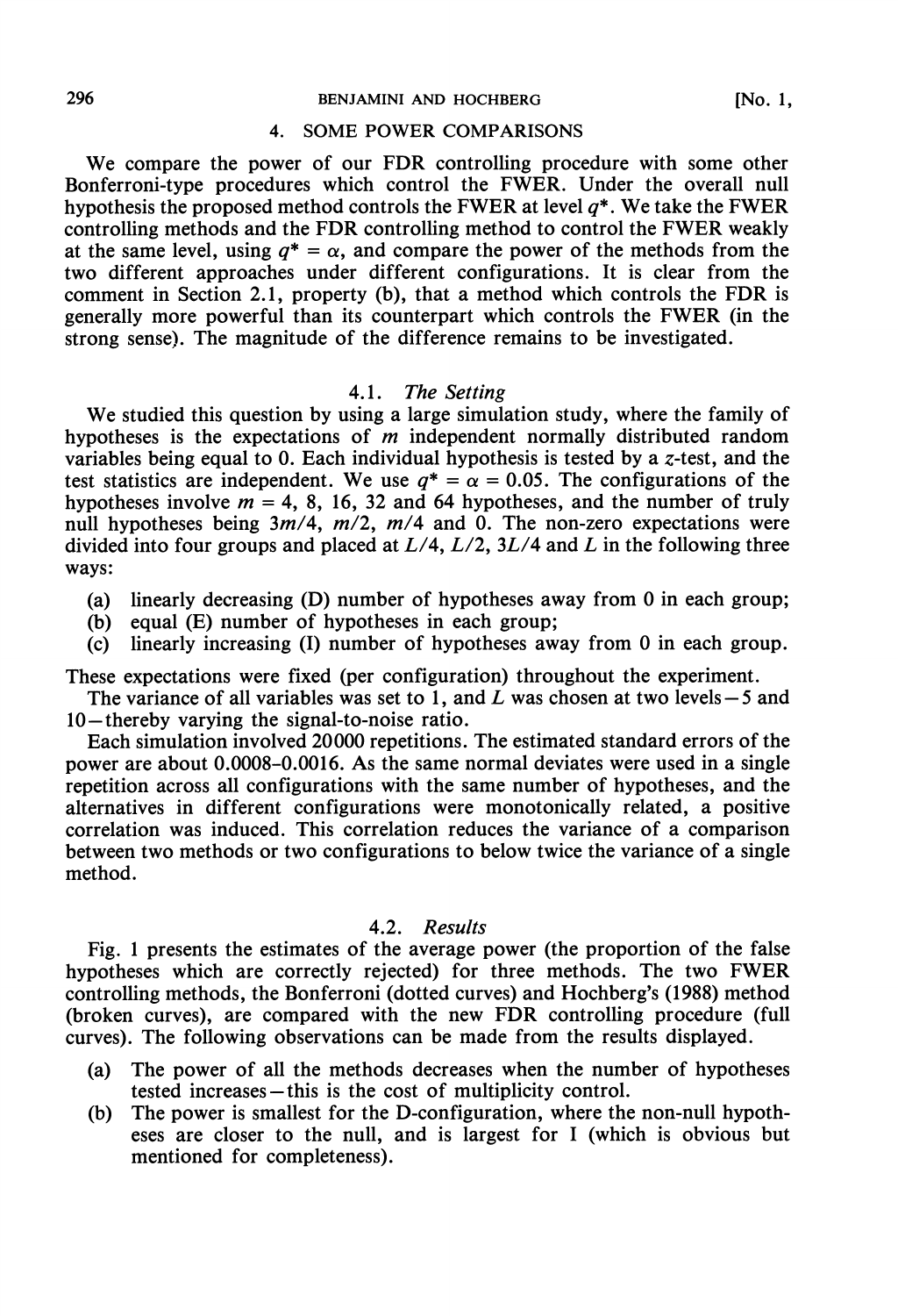

Fig. 1. Simulation-based estimates of the average power (the proportion of the false null hypotheses which are correctly rejected) for two FWER controlling methods, the Bonferroni (......) and Hochberg's (1988) (-----) methods, and the FDR controlling procedure (----): (a) decreasing; (b) equally spread; (c) increasing

- The power of the FDR controlling method is uniformly larger than that of  $(c)$ the other methods.
- The advantage increases with the number of non-null hypotheses.  $(d)$
- The advantage increases in  $m$ . Therefore, the loss of power as  $m$  increases  $(e)$ is relatively small for the FDR controlling method in the E- and I-configurations.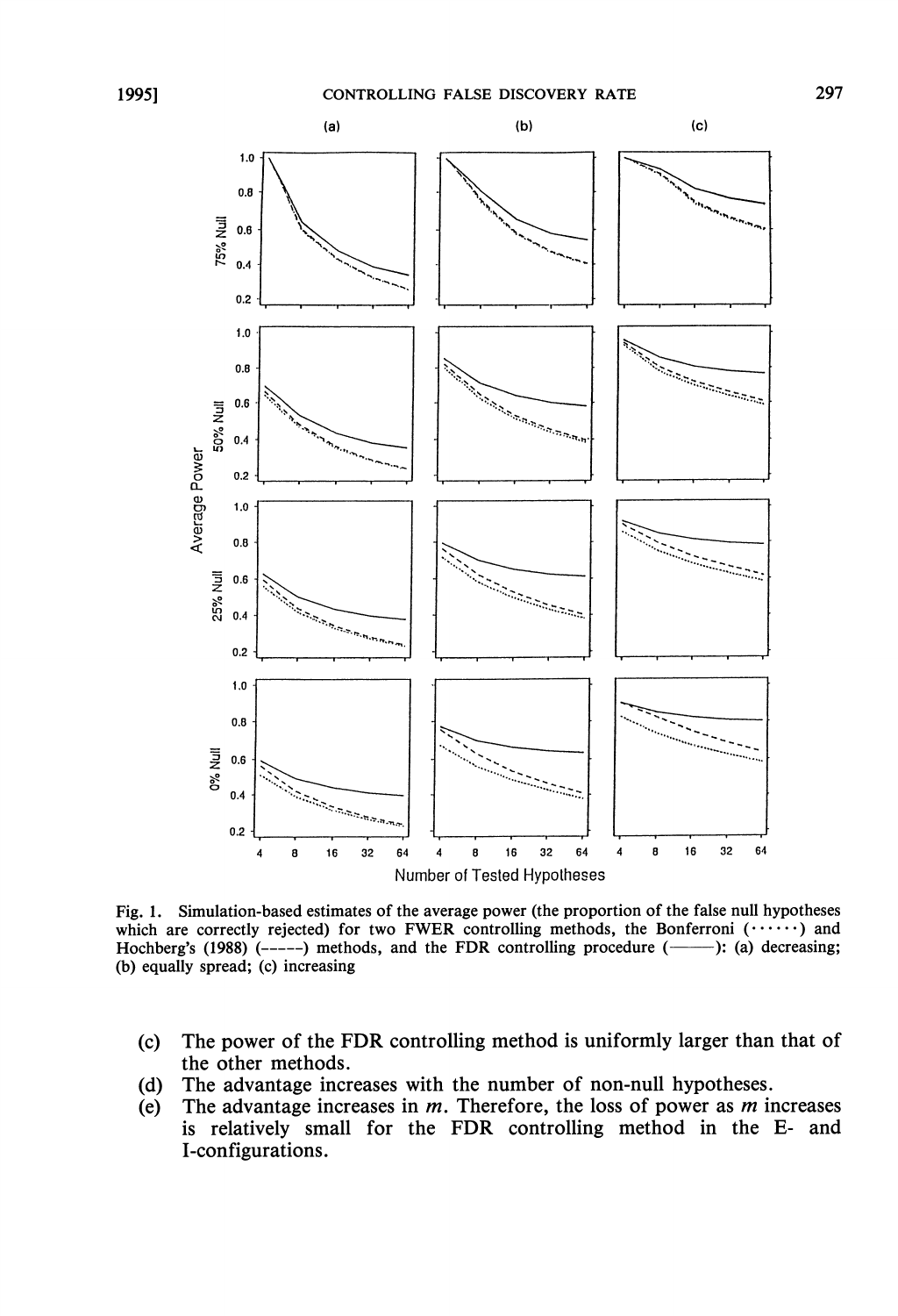- The advantage in some situations is extremely large. For example, testing  $(f)$ 32 hypotheses, equally spread in four clusters from 1.25 to 5 so that none is true, the power of the Bonferroni method is 0.42. The procedure suggested increases the power to 0.65; testing as few as four hypotheses, half of which are true, the values are 0.62 and 0.70 respectively.
- It is known that Hochberg's method offers a more powerful alternative to (g) the traditional Bonferroni method. Nevertheless, it is important to note that the gain in power due to the control of the FDR rather than the FWER is much larger than the gain of the FWER controlling method over the Bonferroni method.

Casting these results into a different form, it may be seen that in some configurations up to half the non-null hypotheses which were not rejected by the Bonferroni procedure are now rejected by the FDR controlling method, when at least half of the tested hypotheses are non-null. Even when only  $25\%$  of the hypotheses are nonnull, the gain in power is such that about a quarter of the equally spaced hypotheses which were not rejected before are now rejected.

Fig. 1 allows us also to answer a question raised by a referee, about how  $E(V/m_0)$  is controlled by the FDR controlling method. This error rate is 0 when  $m_0 = 0$  and otherwise can be approximated by the average level  $\alpha_{ave}$  at which the individual hypotheses are tested. Obviously  $\alpha_{ave}$  is always less than  $q^*$ , but for  $m_0$ away from *m* more can be said: let  $R_{ave}$  be the average number of rejections and  $f_{ave}$  be the average power (displayed in Fig. 1). It follows that  $m\alpha_{ave} \le R_{ave}q^* \cong$  $(m_0\alpha_{\text{ave}} + m_1f_{\text{ave}})q^*$ , so

$$
\alpha_{\text{ave}} \leqslant f_{\text{ave}} q^* \frac{m_1}{m_1 + m_0(1 - q^*)}.
$$

Therefore  $E(V/m_0)$  looks as in Fig. 1 but is smaller by a factor of  $q^*$  or even less. For  $m = m_0$  the error is much closer to  $q^*/m_0$  than to  $q^*$ : 0.0132, 0.0063, 0.0033, 0.0017 and 0.0009 for the four, eight, 16, 32 and 64 hypotheses tested respectively.

#### **CONCLUSION** 5.

The approach to multiple significance testing in this paper is philosophically different from the classical approaches. The classical approach requires the control of the FWER in the strong sense, a conservative type I error rate control against any configuration of the hypotheses tested. The new approach calls for the control of the FDR instead, and thereby also the control of the FWER in the weak sense. In many applications this is the desirable control against errors originating from multiplicity.

Within the framework suggested, other procedures may be developed, including procedures which utilize the structure of specific problems such as pairwise comparisons in analysis of variance. A different direction, which we have already pursued, is to develop an adaptive method which incorporates the ideas of Hochberg and Benjamini (1990). In this paper, however, we have only focused on presenting and motivating the new approach that calls for controlling the FDR, and we have demonstrated that it can be developed into a simple and powerful procedure. Thus the cost paid for the control of multiplicity need not be large. This might contribute

298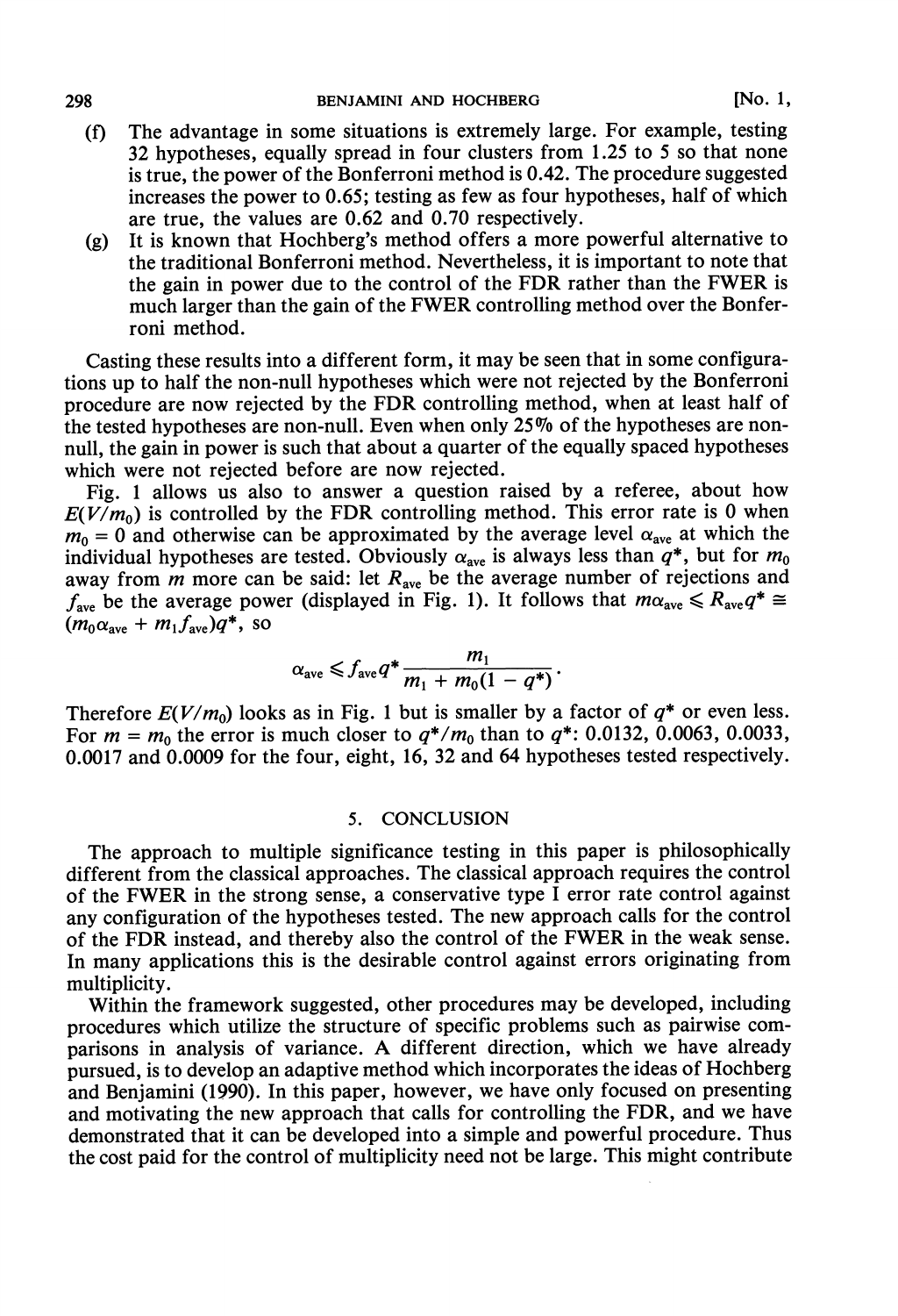considerably to the proliferation of a greater awareness of multiple-comparison problems, and of cases where something is done about it.

### **ACKNOWLEDGEMENTS**

We would like to express our thanks to J.P. Shaffer and J.W. Tukey, whose comments and questions about an earlier draft helped us to crystallize the approach presented here. We thank Yetty Varon for her participation in the programming of the simulation study and Yechezkel Kling for pointing out a need to tighten the original proof of theorem 1.

## APPENDIX A: PROOF OF LEMMA

The proof of the lemma is by induction on m. As the case  $m = 1$  is immediate, we proceed by assuming that the lemma is true for any  $m' \leq m$ , and showing it to hold for  $m + 1$ . If  $m_0 = 0$ , all null hypotheses are false, **Q** is identically 0 and

$$
E(\mathbf{Q} | P_1 = p_1, \ldots, P_m = p_m) = 0 \leqslant \frac{m_0}{m+1} q^*.
$$

If  $m_0 > 0$ , denote by  $P'_i$ ,  $i = 1, 2, \ldots, m_0$ , the *p*-values corresponding to the true null hypotheses, and the largest of these by  $P'_{(m_0)}$ . These are  $U(0, 1)$  independent random variables. For ease of notation assume that the  $m_1$  p-values that the false null hypotheses take are ordered  $p_1 \leqslant p_2 \leqslant \ldots \leqslant p_{m_1}$ . Finally, define  $j_0$  to be the largest  $0 \leqslant j \leqslant m_1$  satisfying

$$
p_j \leqslant \frac{m_0 + j}{m + 1} q^*,\tag{4}
$$

and denote the right-hand side of inequality (4) at  $j_0$  by  $p''$ .

Conditioning on  $P'_{(m_0)} = p$ ,

$$
E(\mathbf{Q} | P_{m_0+1} = p_1, \ldots, P_m = p_{m_1}) = \int_0^{p^{\prime\prime}} E(\mathbf{Q} | P'_{(m_0)} = p, P_{m_0+1} = p_1, \ldots, P_m = p_{m_1}) f'_{P_{(m_0)}}(p) dp
$$
  
+ 
$$
\int_{p^{\prime}}^1 E(\mathbf{Q} | P'_{(m_0)} = p, P_{m_0+1} = p_1, \ldots, P_m = p_{m_1}) f'_{P_{(m_0)}}(p) dp
$$
 (5)

with  $f_{P(m_0)}(p) = m_0 p^{(m_0-1)}$ .

In the first part  $p \leq p''$ . Thus all  $m_0 + j_0$  hypotheses are rejected, and  $\mathbf{Q} \equiv m_0/(m_0 + j_0)$ . Evaluating the integral first, and then using inequality (4), we obtain

$$
\frac{m_0}{m_0+j_0}(p'')^{m_0}\leqslant\frac{m_0}{m_0+j_0}\frac{m_0+j_0}{m+1}q^*(p'')^{m_0-1}=\frac{m_0}{m+1}q^*(p'')^{m_0-1}.\tag{6}
$$

In the second part of equation (5), consider separately each  $p_{j_0} < p_j \le P'_{(m_0)} = p < p_{j+1}$ , along with  $p_{j_0} \le p'' < \hat{P}_{(m_0)}' = p < p_{j_0+1}$ . It is important to note that, because of the way by which  $j_0$  and  $p''$  are defined, no hypothesis can be rejected as a result of the values of p,  $p_{j+1}, p_{j+2}, \ldots, p_{m_1}$ . Therefore, when all hypotheses—true and false—are considered together, and their p-values thus ordered, a hypothesis  $H_{(i)}$  can be rejected only if there exists  $k, i \leq k \leq m_0 + j - 1$ , for which  $p_{(k)} \leq \{k/(m+1)\}\dot{q}^*$ , or equivalently